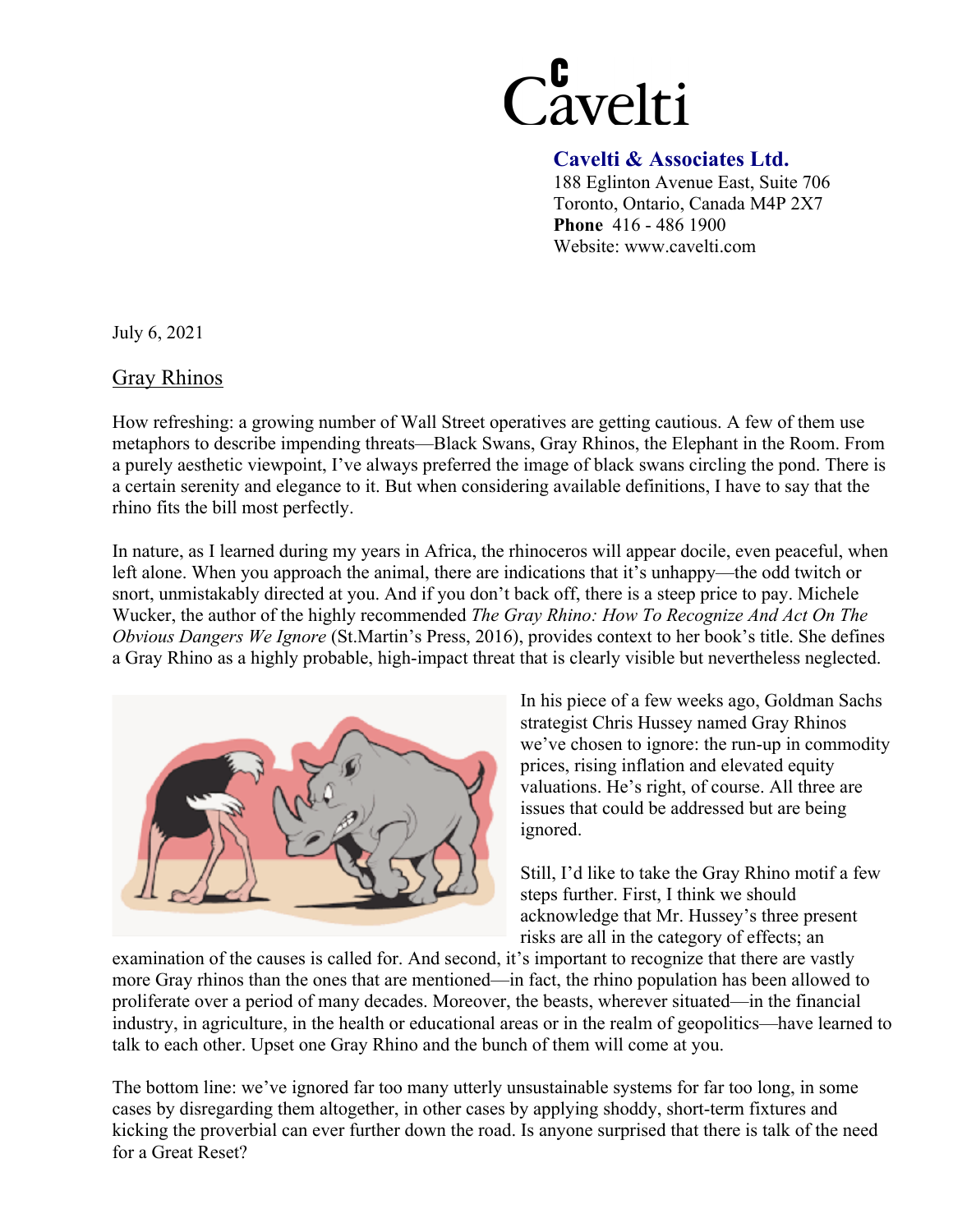## The Reset Illusion

Several of my friends enjoy the deliberations of Great Reset advocates at some of America's think-tanks or Switzerland's World Economic Forum (the Davos Conference). The only problem with these organizations: the people offering solutions are operatives of the same enterprises that got us into the mess we're in.



Why would we trust them? I think I know what my friends would answer: we can only remedy today's ills by championing an open and intelligent discussion. That is true, but when I study these organizations' communications and programs , they're designed to prevent just that. The speakers, invariably, represent the same members of the corporate, political and central banking construct that has allowed, and often encouraged, the gradual shrinkage of the middle class to their demonstrable benefit. "New solutions" are served up, but they rarely differ in substance from what's currently in place. Instead, they're mostly ideas that perpetuate the status quo, often based on an approach that promises radical improvement, but overwhelmingly favours its architects.

Let's go back to two of the root causes of our many ills. Some take us back to the early seventies, when the largest consumption boom in history was unleashed—a boom that was reignited with greater leverage each time it stalled. The consistent theme: consume today at the

expense of tomorrow. Or look at the late eighties, when Alan Greenspan started interfering with muchneeded market declines, a policy which was aggressively and exponentially expanded by his successors Bernanke, Yellen and Powell—and, with enormous enthusiasm, adopted by other key central banks. These mega-trends could easily be recognized as Gray Rhinos early on. Both were clear threats to stability, but a choice was made to tolerate them, and in time to ignore or even deny them.

If you want a more complete summary of what has been going wrong during the past five decades and how missteps could have been avoided, take a look at our compilation on the next page. It traces the mismanagement of past decades and shows how different solutions could have made our economic, social and political environment more sustainable.

It's important to understand that the United States was in most cases the driver of policy direction. What has consistently surprised me during the past 50 years is the enthusiasm with which the other developed nations have followed the American example. Although there are clear differences in the balance between social and military spending, entrenched manifestations of U.S. life like corporatist sociopathy, the collapse of the social contract, gross fiscal imprudence, monetary recklessness, aggressive lending practices and out-of-control consumerism, are equally the norm in today's Japan, Canada, Australia and much of Europe. I learned some time ago that the only national construct I have to follow is the U.S. whatever happens there is bound to adopted soon after in the rest of what I long ago came to see as America's vassal states. These countries' latest condemnations of everything Chinese or Russian convinces me that, in the geopolitical realm as well, original thinking is largely absent in what we loosely refer to as the West.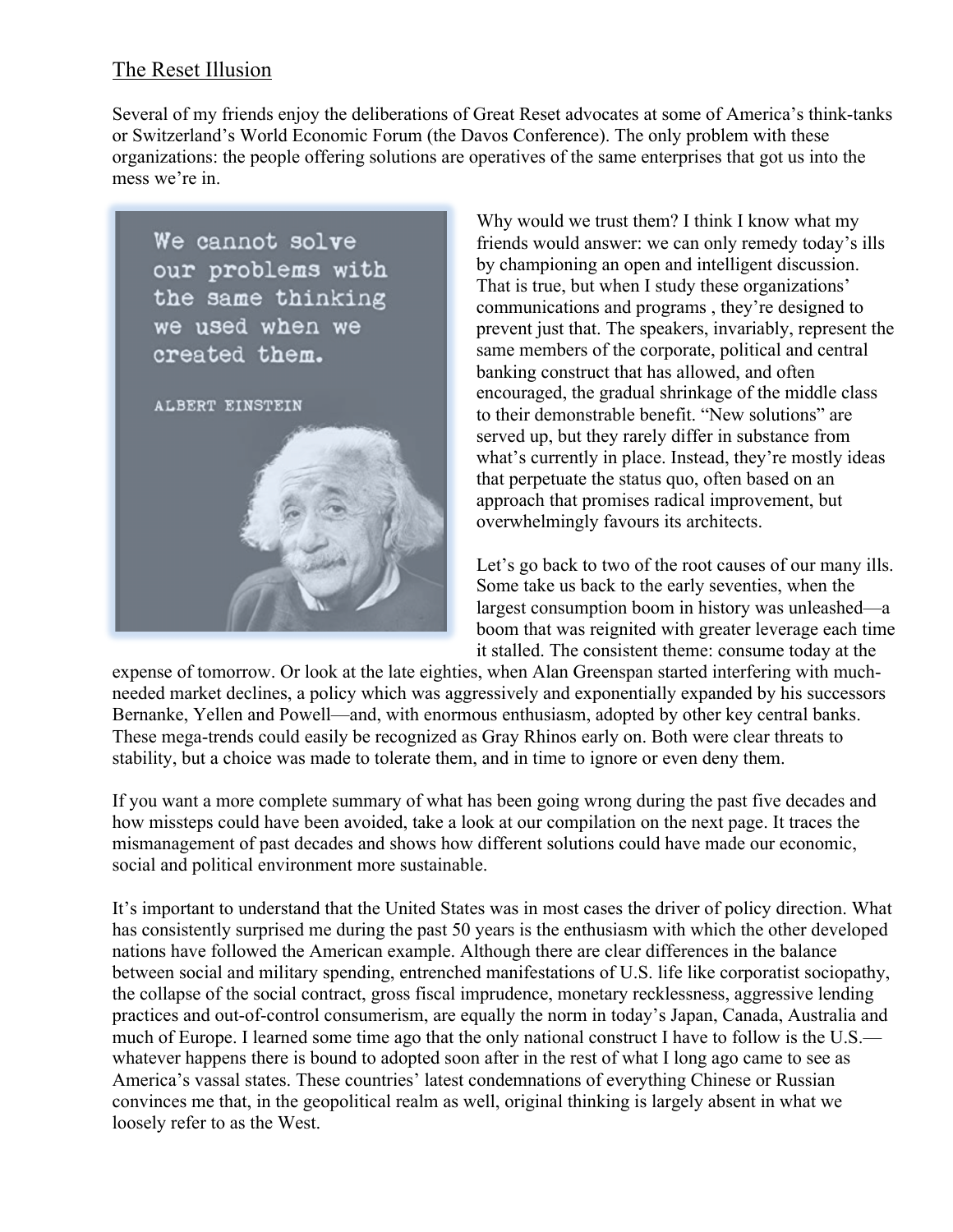## The 50-Year Failure of Leadership and its Consequences

| 1970s, 1980s, 1990s: MISMANAGED DECADES            |                                                          |
|----------------------------------------------------|----------------------------------------------------------|
| Policy platforms become increasingly unsustainable |                                                          |
| Examples:                                          |                                                          |
| Consumers encouraged to overspend                  |                                                          |
| Monetary excesses undermine integrity of money     |                                                          |
| Corporatist culture stresses growth at any cost    |                                                          |
| Military spending crowds out social agenda         |                                                          |
| Basic education standards start deteriorating      |                                                          |
| Health care becomes pharma-enrichment model        |                                                          |
| Yield boosting, GMO take over agriculture          |                                                          |
| Environmental degradation accelerated              |                                                          |
| 1989 - 1991: COLLAPSE OF SOVIET UNION              |                                                          |
| U.S. misses huge chance to cut back on defense     |                                                          |
| Instead, turns to imperialism and forever war      |                                                          |
| 1999-2019: BUNGLED RESPONSES                       | WHAT SHOULD HAVE BEEN DONE                               |
| Massive central banks and government bail-outs     | Allowing creative destruction of inefficient enterprises |
| Market valuations increasingly distorted           | Rewarding productivity and financial prudence            |
| Economy only grows with central bank support       | Allowing interest rates to find market levels            |
| Companies stop capital spending, buy back shares   | Cutting back military spending by 50%                    |
| Social contract abandoned                          | Re-deploying capital to infrastructural overhaul         |
| Wealth and income disparities explode              | Re-deploying capital to social programs                  |
| Economic crash and social upheaval inevitable      | .ăvelti                                                  |

## Onto Covid

Where do we go from here? The Covid pandemic, in many ways has provided the ideal catalyst for a reset. Yet, the response by many governments has created a series of dangerous feedback loops. To begin with, lockdowns and business closures have caused economic hardship and anxiety for armies of previously employed citizens. Social tensions were the inevitable result. The authorities in many countries have since countered hardship by initiating unsustainable fiscal support programs; phasing them out without creating more upheaval is an immense challenge.



Meanwhile, lockdown policies are also causing widespread shortages of materials, which is aggravating inflation rates. The way in which central bankers dismiss rising producer and consumer prices as strictly temporary is fascinating. While disappointing economic growth may eventually dampen inflationary pressures, I'd place my bets on continuous shortages of labour, supplies and goods. Central banks are in an inescapable bind. Pumping more liquidity will only add to red-hot, pent-up demand and cannot improve supply chain

problems. On the other hand, restraining liquidity by letting interest rates find their own level is likely to pressure financial markets and, in turn, place the consumer economy under renewed pressure.